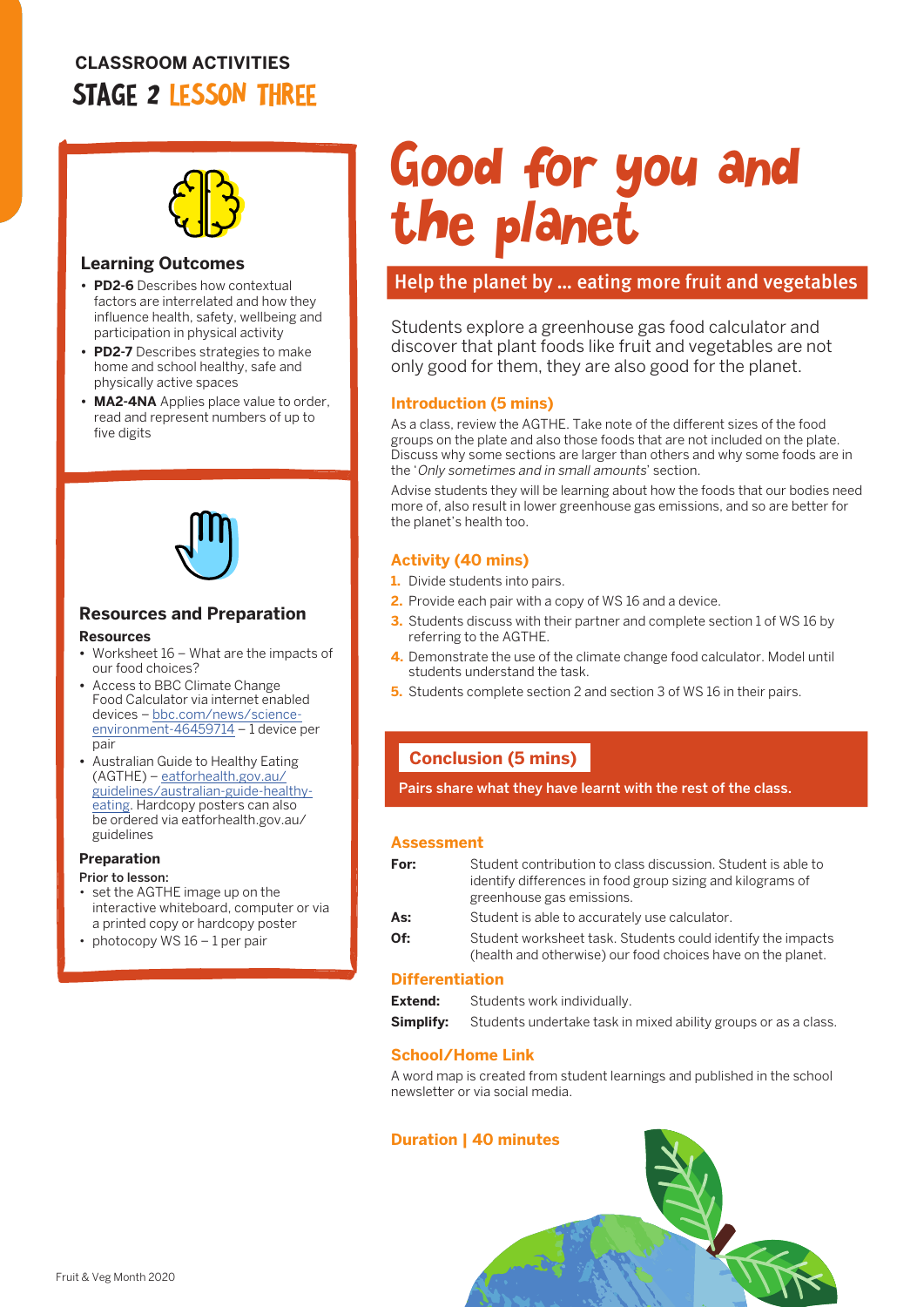## Section 1. Health impacts of our food choices

Look at the Australian Guide to Healthy Eating and the size of the food groups (the sections of the plate). Some of the food groups are larger than others. This is because we need to eat more of them.

What food groups do we need to eat more of?

What food groups do we need to eat in smaller amounts?

What types of foods are not part of a food group and are in the 'Only sometimes and in small amounts' section?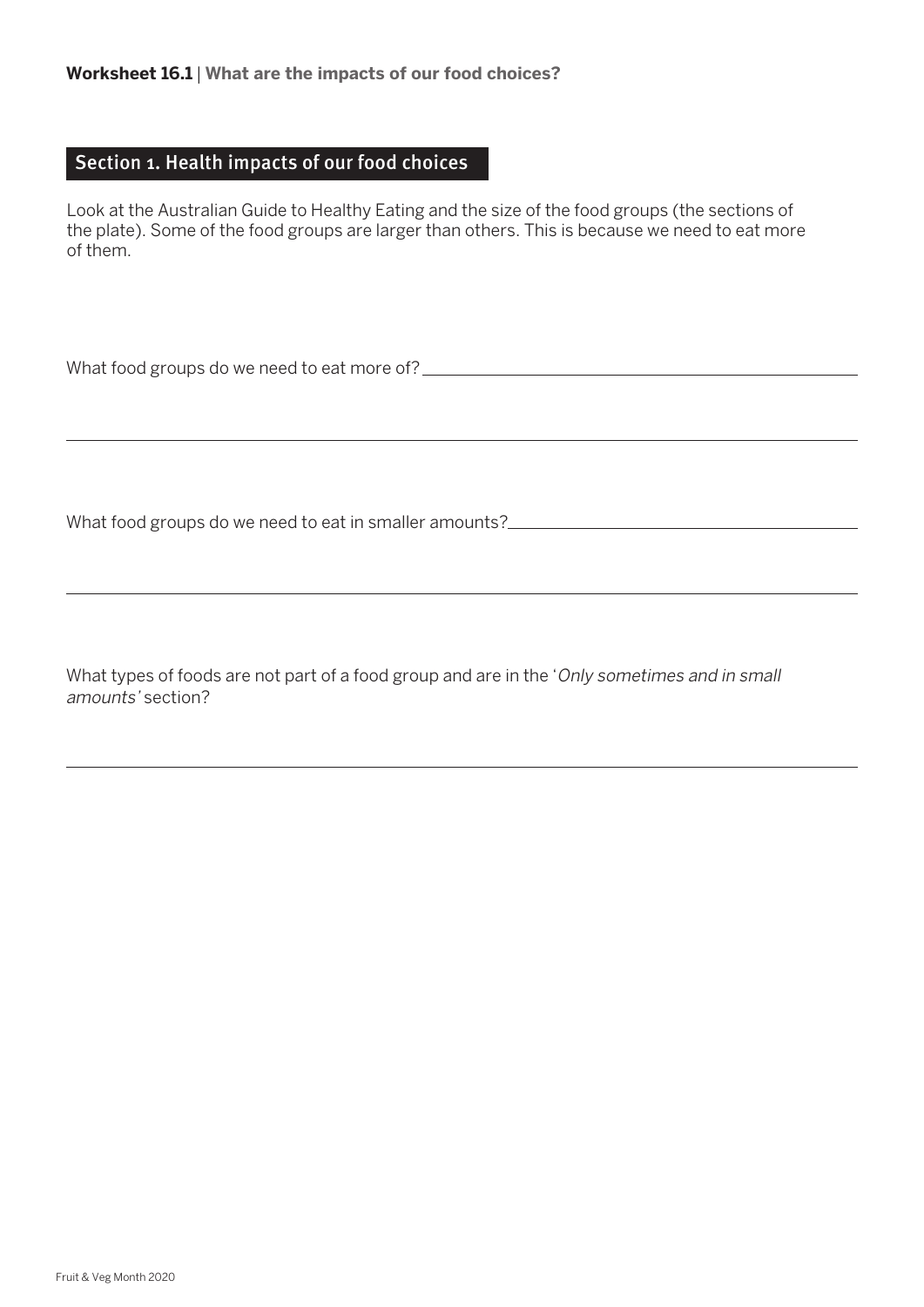# Section 2. Planet impacts of our food choices

Complete the table using the online BBC climate change food calculator. Hint: use the 1-2 times per week option for all the foods you enter into the calculator to make it easier to compare between foods. Then use this information to fill in the plate image below.

| <b>Food group</b>                                         | <b>Food</b>                                       | How many kg of greenhouse<br>gas emissions over one year? |
|-----------------------------------------------------------|---------------------------------------------------|-----------------------------------------------------------|
| Lean meats, poultry, fish,<br>eggs, tofu, nuts and seeds, | <b>Beef</b>                                       |                                                           |
| and legumes/beans food group                              | Lamb                                              |                                                           |
|                                                           | Fish (farmed)                                     |                                                           |
|                                                           | Pork                                              |                                                           |
|                                                           | Chicken                                           |                                                           |
|                                                           | Eggs                                              |                                                           |
|                                                           | Beans (e.g. red kidney beans)                     |                                                           |
|                                                           | <b>Nuts</b>                                       |                                                           |
|                                                           | Tofu                                              |                                                           |
| Milk, yoghurt, cheese and alternatives<br>food group      | Cheese (dairy)                                    |                                                           |
|                                                           | Milk (dairy)                                      |                                                           |
|                                                           | Milk (soy)                                        |                                                           |
| <b>Grains (cereal) food group</b>                         | Oatmeal                                           |                                                           |
|                                                           | Pasta                                             |                                                           |
|                                                           | Rice                                              |                                                           |
|                                                           | <b>Bread</b>                                      |                                                           |
| Fruit food group                                          | Apples                                            |                                                           |
|                                                           | <b>Bananas</b>                                    |                                                           |
|                                                           | Berries and grapes                                |                                                           |
|                                                           | Citrus fruit (e.g. oranges,<br>mandarins, lemons) |                                                           |
| <b>Vegetables food group</b>                              | Avocados                                          |                                                           |
|                                                           | Peas                                              |                                                           |
|                                                           | Potatoes                                          |                                                           |
|                                                           | Tomatoes                                          |                                                           |
| Only sometimes and in small<br>amounts foods              | Chocolate (dark)                                  |                                                           |
|                                                           | Chocolate (milk)                                  |                                                           |